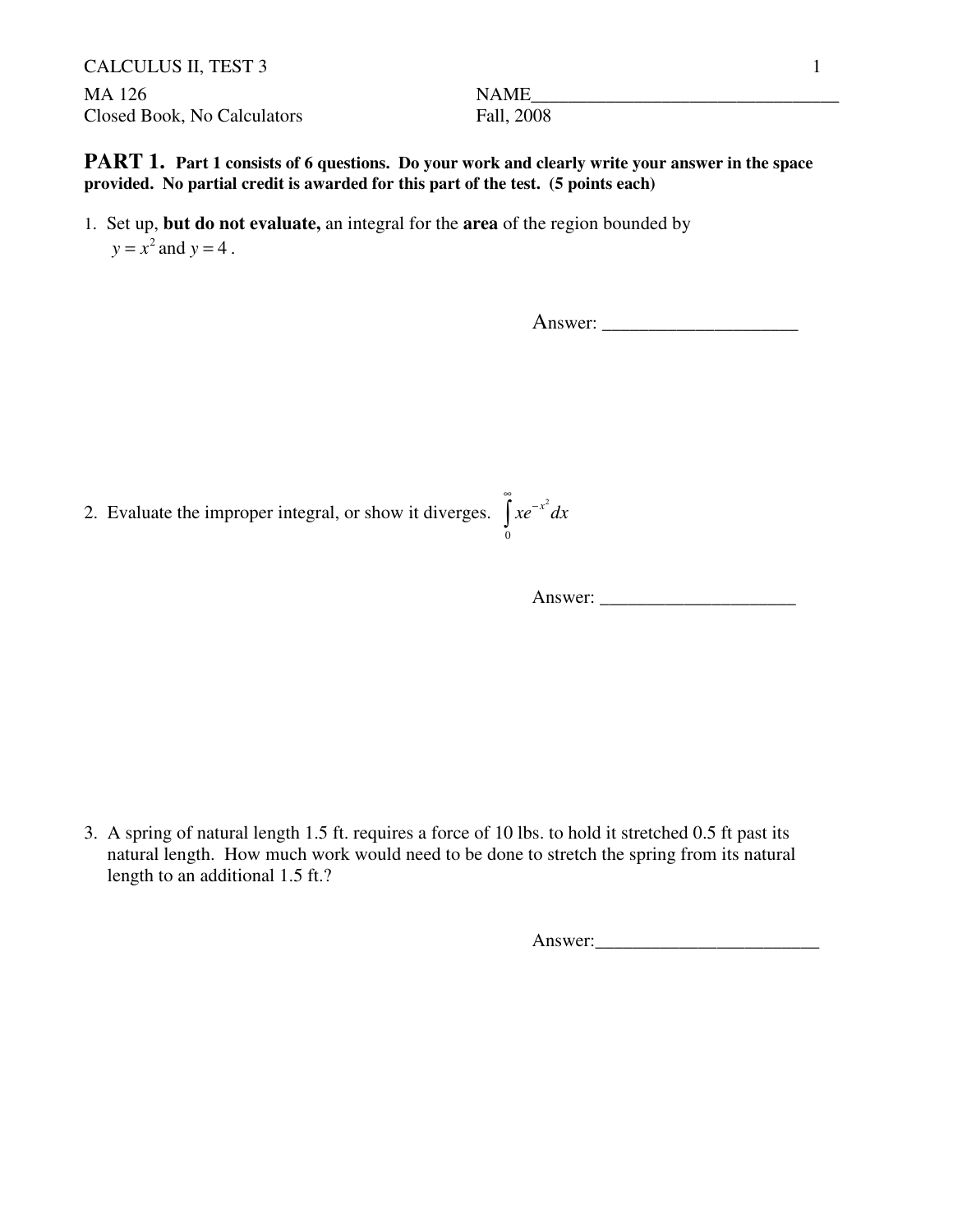4. The integral  $\int \frac{1}{x^2}$ 2 1 2 *dx*  $x^2 - 2x$ ∞  $\int \frac{1}{x^2 - 2x} dx$  is improper for two reasons. State the reasons below. **Do not evaluate** the integral.

5. Is the **area** under the curve  $y = \frac{1}{\sqrt{2}}$ *x*  $=\frac{1}{x}$  and above the x-axis and between the lines  $x=0$  to  $x=1$  finite or infinite? If finite, what is it?

Answer:

6. Find the **length** of the helix given by  $\vec{r}(t) = (\cos t)\vec{i} + (\sin t)\vec{j} + t\vec{k}$ ,  $0 \le t \le \pi$ .

Answer:\_\_\_\_\_\_\_\_\_\_\_\_\_\_\_\_\_\_\_\_\_\_\_\_\_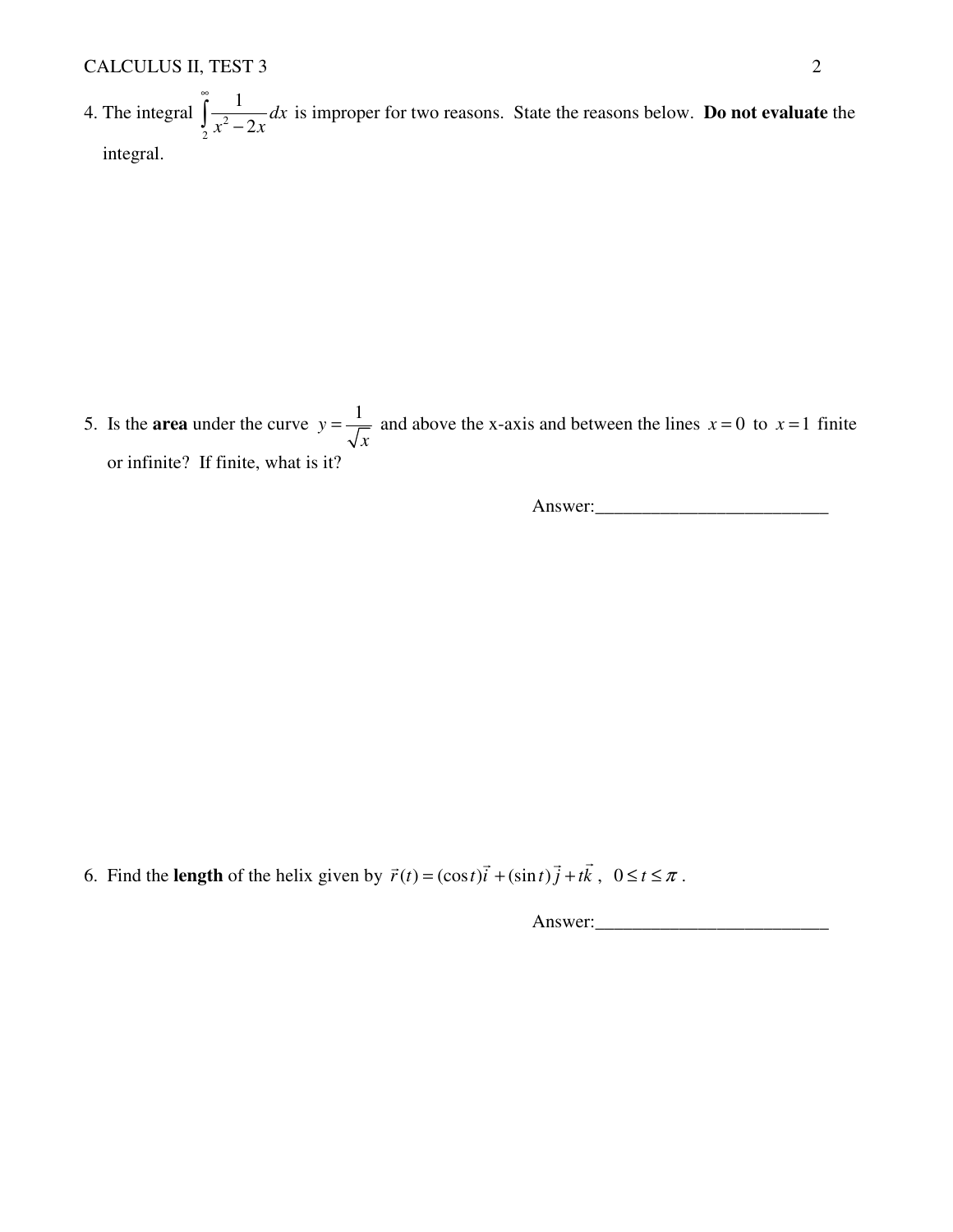Part 2. **Part 2 consists of 5 problems worth 14 points apiece. Show all your work for full credit! Displaying only the final answer (even if correct) without the relevant steps is not enough.** 

## **Problem 1**

Find the **area** of the region between the parabola  $y^2 = 4x$  and the line  $4x - 3y = 4$ .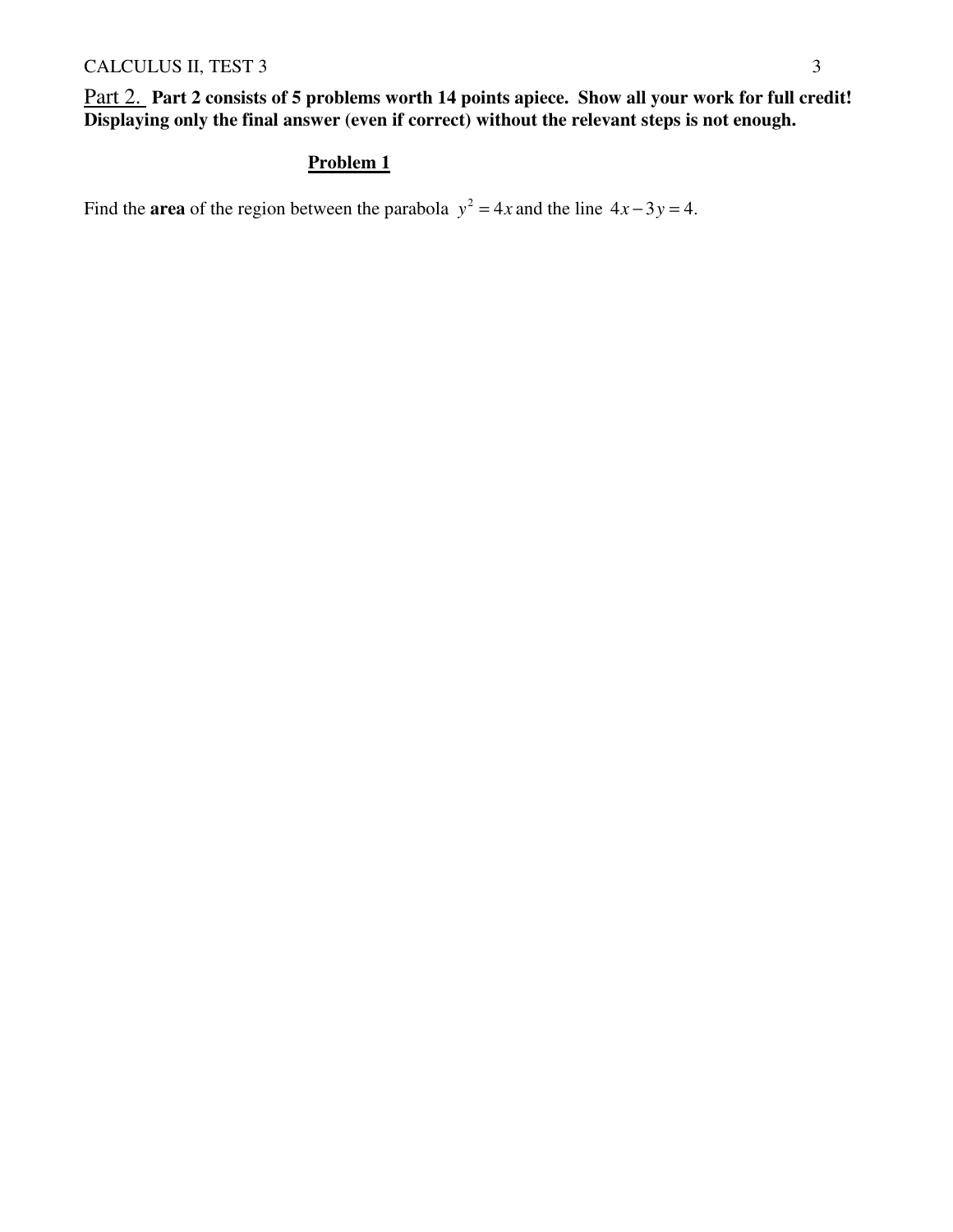Use the method of slicing (disk method) to set up integrals, complete with limits of integration and in terms of just one variable, to find the **volume** of the solid generated by revolving the region bounded by the curves  $y = \sqrt{x}$ ,  $y = 0$ , and  $x = 4$  about the following lines. **Do not evaluate the integrals.** 

a. the x-axis

b.  $y = 2$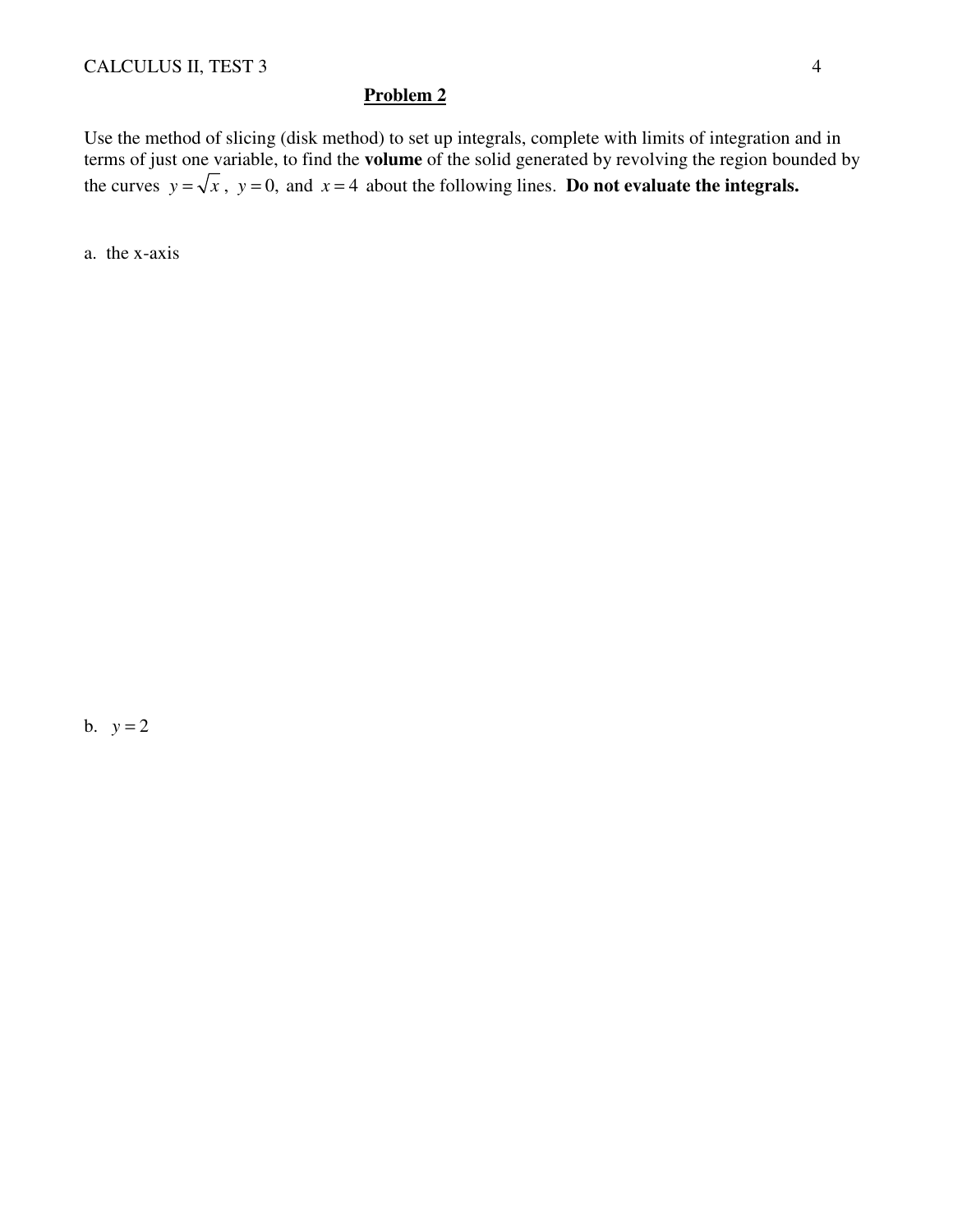Sketch the region bounded by  $y = x^3$ ,  $x = 2$ , and the *x*-axis. Use cylindrical shells to find the **volume** of the solid of revolution generated by revolving this region about the *y*-axis.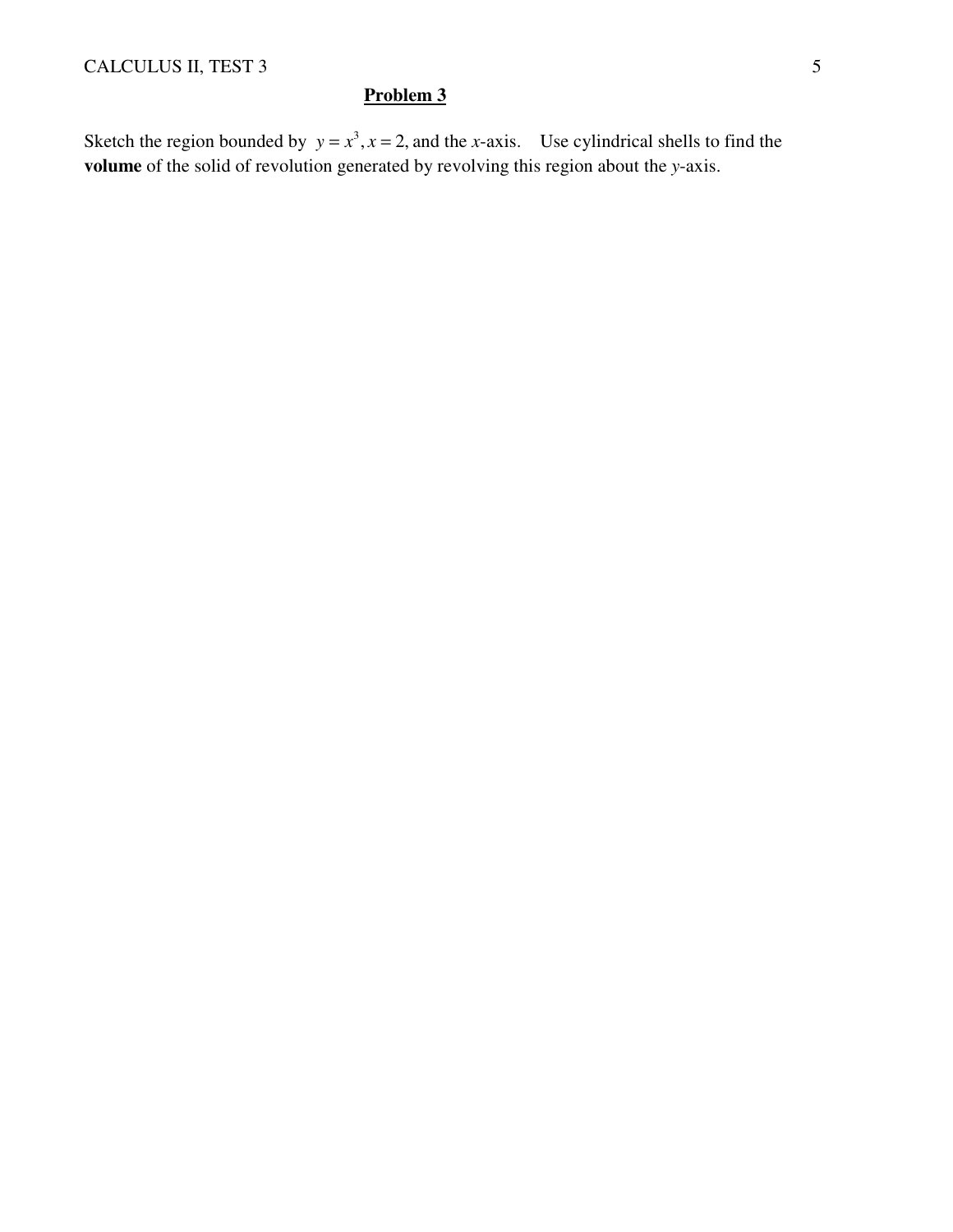a. Find the length of the curve  $y = ln(\cos x)$ , 0 3  $\leq x \leq \frac{\pi}{2}$ .

b. Use the Comparison Theorem to determine whether or not  $\int_{1}^{\infty} \frac{1}{\sqrt{x^2}}$ 1 1 *dx x* ∞  $\int \frac{1}{\sqrt{x^2-1}} dx$  converges or diverges.